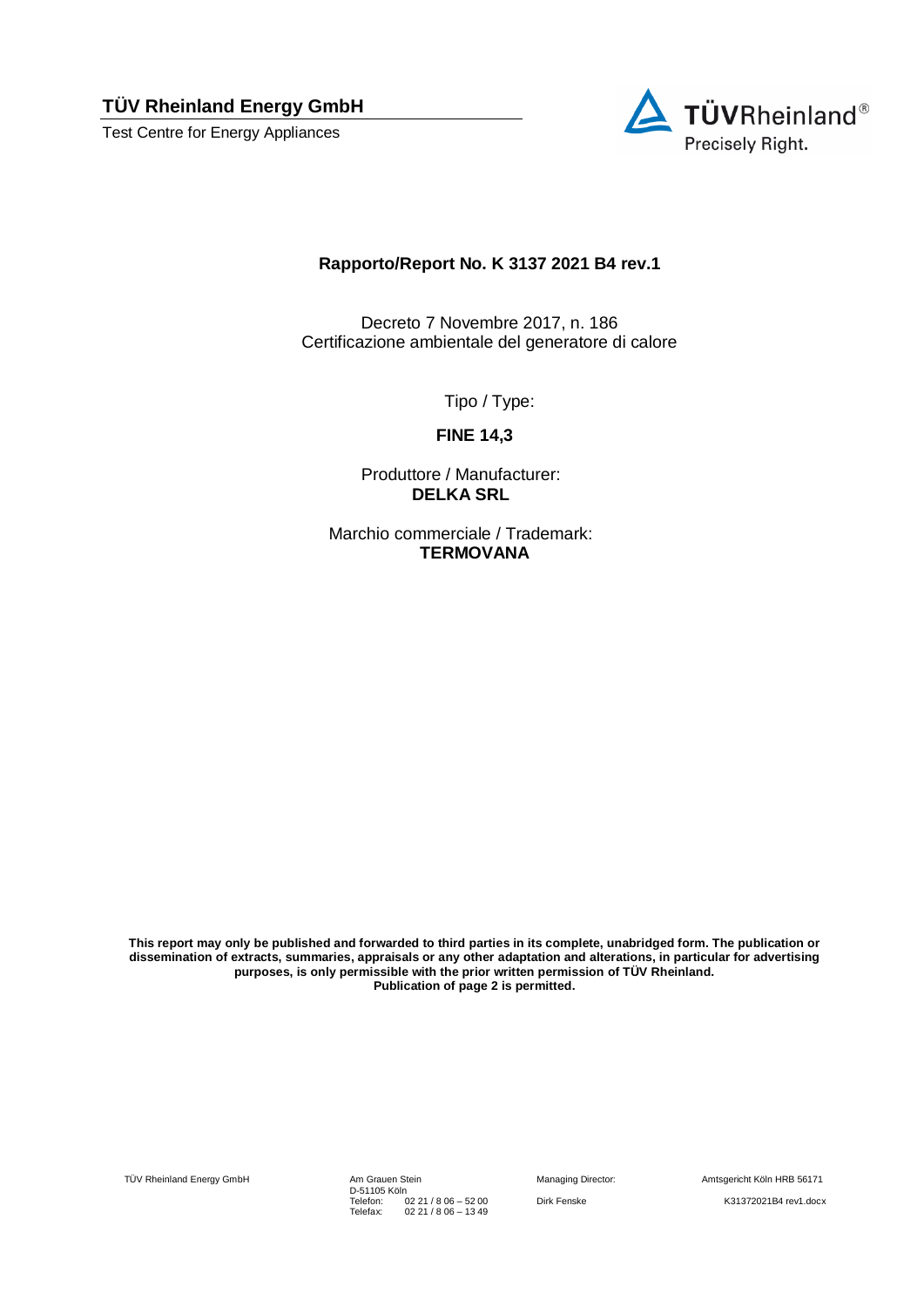### **TÜV Rheinland Energy GmbH**

Test Centre for Energy Appliances



# **Decreto 7 Novembre 2017, n. 186 Certificazione ambientale del generatore di calore**

Produttore / *Manufacturer:* **DELKA SRL**

Marchio commerciale / *Trademark*: **TERMOVANA** Tipo / *Type*: **FINE 14,3** Tipologia prodotto / *Product type*: Stufa a pellets di legna / Wood pellet stove Norma di riferimento / *Reference standard*: EN 14785:2006 Ente Notificato CPR/ Notified body acc. CPR NB 2456 Rapporto di Prova di riferimento / *Reference test report:* Potenza termica nominale / *Nominal heat output*: 13,0 kW Combustibile di prova / *Test fuel*:

Via Crevada, 63 I-31020 Refrontolo (TV)

K 3137 2021 Z1

Pellet di legna */ wood pellet*

*Overview on Page 3*

Classi di prestazione / Performance classes:

Cologne, 25.05.2022 432 / pom

TÜV Rheinland Energy GmbH Test Centre for Energy Appliances NB 2456 (CPR) DIN EN ISO/IEC 17025:2005

accreditation: D-PL-11120-04-00

Assessor: Assessor: Assessor: Report released after review:

M. Rei-Cold

Dipl.-Ing. A. Pomp Dipl.-Ing. M. Reimbold